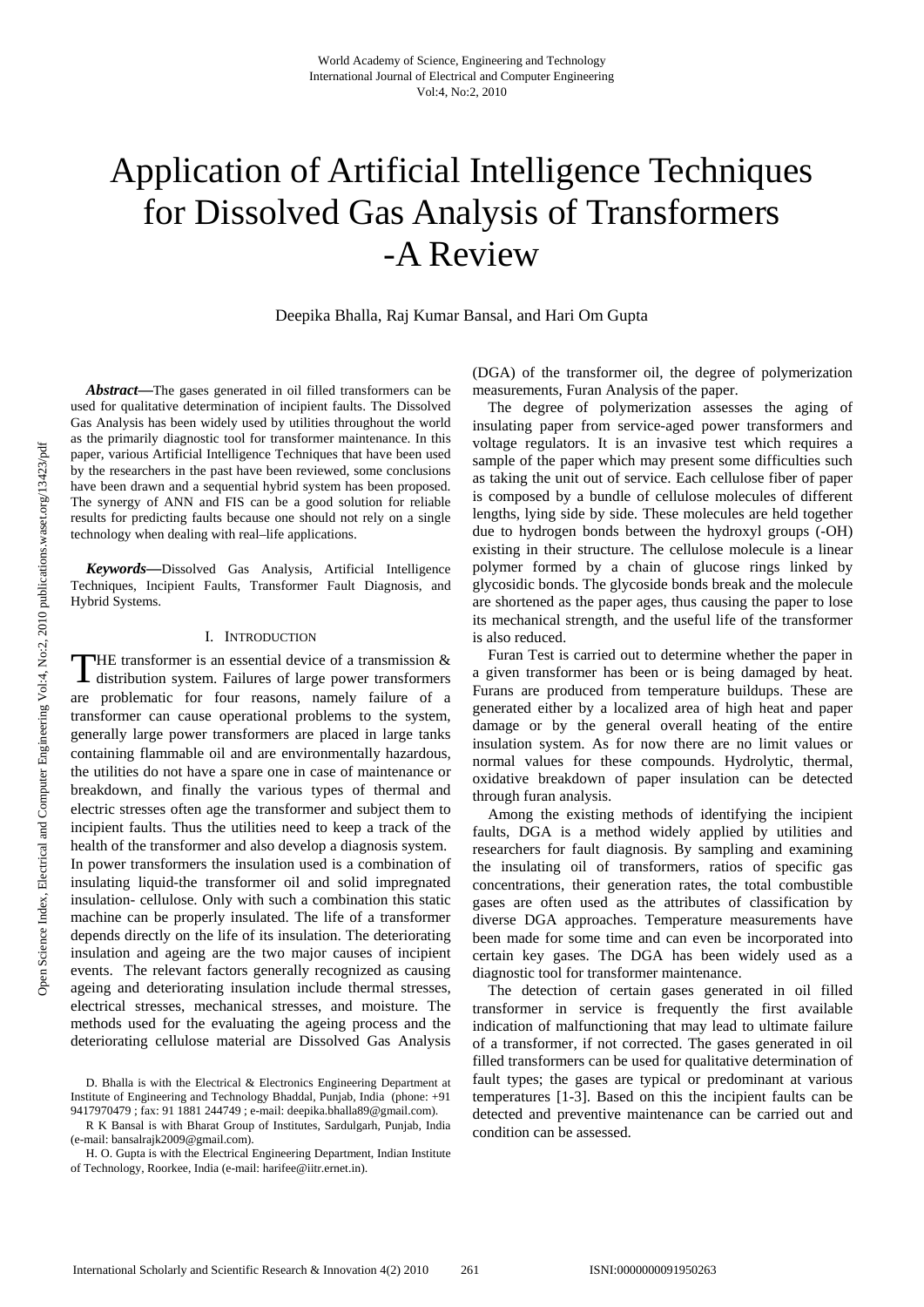In this paper an attempt has been made to review the various conventional and non-conventional DGA methods used by various agencies and utilities to find the condition of the cellulose material within an in-service transformer. The various Artificial Intelligence (AI) Techniques that have been used by the researchers in the past have been reviewed and some conclusions have been drawn and a sequential hybrid system has been proposed.

#### II. DGA METHODS

The detection of certain level of gases generated in oil filled transformer in service is frequently the first available indication of malfunctioning that may lead to ultimate failure of a transformer, if not corrected. Arcing, corona discharge, low energy sparking, overheating of insulation due to severe overloading, failure of forced cooling systems are some of the possible mechanism for gas generation. The gases generated in oil filled transformers that can be used for qualitative determination of fault type, based on which gas is typical or predominant at various temperatures. These gases are hydrogen  $(H_2)$  methane  $(CH_4)$ , ethylene  $(C_2H_4)$ , ethane  $(C_2H_6)$ , acetylene  $(C_2H_2)$ , carbon monoxide (CO), and carbon dioxide  $(CO<sub>2</sub>)$ . There are various types of DGA methods used by organizations and utilities to access the condition of a transformer

#### *A. Dornenburgs' Ratio Method*

This method utilizes four ratios that are  $CH_4$  /H<sub>2</sub>.  $C_2H_2/C_2H_4$ ,  $C_2H_6/C_2H_2$  and  $C_2H_2/CH_4$  and suggests the existence of three types of faults i.e. thermal fault, corona discharge and arcing. This method is based on thermal degradation principles. In this method the gas concentrations (in ppm) for  $H_2$ ,  $CH_4$ ,  $C_2H_2$ , and  $C_2H_4$  exceeds twice the value for fixed limits of each gas and for gases CO, and  $C_2H_6$ exceeds thrice the value for fixed limits is used to determine the validity of the ratio procedure. Then there is a procedure for determining the validity of the four ratios, each successive ratio is compared with certain values and finally if all four succeeding ratios for a specific fault type fall within the predetermined values, then the suggested diagnosis is said to be valid. This method is a part of ANSI/IEEE Standard C57.104-1991. It is a complex method formulated on the dissolved gases of transformer oil. The implementation of this method may result in significant number of "no interpretation," due to incompleteness of the ratio ranges [1].

## *B. Rogers Ratio Method*

The Rogers ratio is a simple scheme based on ranges of ratios is used for diagnoses of faults. It uses four gas ratios that are CH<sub>4</sub>/H<sub>2</sub>, C<sub>2</sub>H<sub>6</sub>/CH<sub>4</sub>, C<sub>2</sub>H<sub>4</sub>/C<sub>2</sub> H<sub>6</sub> and C<sub>2</sub>H<sub>2</sub>/C<sub>2</sub>H<sub>4</sub>. The four conditions of the oil insulated transformer that are detectable are normal ageing, partial discharge with or without tracking, electrical and thermal faults of various degree of severity. This method is also based on thermal degradation principles and is also included in ANSI/IEEE Standard C57.104-1991.The validity of this method is based on the correlation of results of a much larger number of failure investigations with the gas analysis of each case. There are diagnostic codes for the various faults and in this method there are values of ratios that do not fit into the diagnostic codes. Also for dissolved gases below the normal concentration value, no consideration is given and due to this the exact implementation of the method may lead to many misinterpreted cases [1].

## *C. IEC Method*

Fault diagnosis scheme recommended by International Electrotechnical Commission (IEC) originated from Rogers' method except that the ratio  $C_2H_6/CH_4$  was dropped since it only indicated a limited temperature range of decomposition. Normal ageing, partial discharge of low and high energy density, thermal faults and electrical faults of various degrees of severity are the four conditions that are detectable. However, no attempt is made to identify both thermal and electrical faults into more precise subtypes. The first edition of IEC method (IEC 60599-1978) is based on simple coding scheme while the second edition (IEC 60599 – 1999) utilizes the revised ratio ranges directly. Assessment of dissolved gases for 'normality' limits is required before being interpreted using ratios. Other improvement in the second edition of IEC method is the use of 3D graphical representation for the ratio ranges. Those cases where diagnosis of fault is not possible can be plotted onto the graph and its nearest distance to a certain fault region can then be observed [2]. The typical faults in power transformers are classified as partial discharges, discharges of low and high energy, and thermal faults of three degrees of severity depending upon the temperature of the fault. Many countries have adopted this standard as a reference standard like Brazile and India.

#### *D. Duval's Triangle*

This method uses values of only three gases  $CH_4$ ,  $C_2H_4$  and  $C<sub>2</sub>H<sub>2</sub>$  and their location in a triangular map. For plotting on the triangle the gases are transformed into triangular co-ordinates. The three type of faults that are detectable are partial discharge; electrical fault (high and low energy arcing) and thermal faults (hot spots of various temperature ranges). This is a simple method but false diagnoses may be due to careless implementation of the method because no region of the triangle is designated to the normal ageing. Hence before using this method it should be assessed if the amount of dissolved gases is permissible for transformers that have been in service for the past many years [3].

#### *E. Denkyoken Method*

A special committee on "Conservation and Control of oilinsulated components by diagnosis of gas in oil" in Japan developed the Denkyoken Method. This is the diagnostic method is recommended by Electrical Cooperative Research Associates (ECRA). This method is based upon the amount of  $H_2$ , CH<sub>4</sub>, C<sub>2</sub>H<sub>6</sub> C<sub>2</sub>H<sub>4</sub> and C<sub>2</sub>H<sub>2</sub> gases in parts per million (ppm) the most abundant gas is taken as 100% and the amount of all other gases are then impressed with reference to this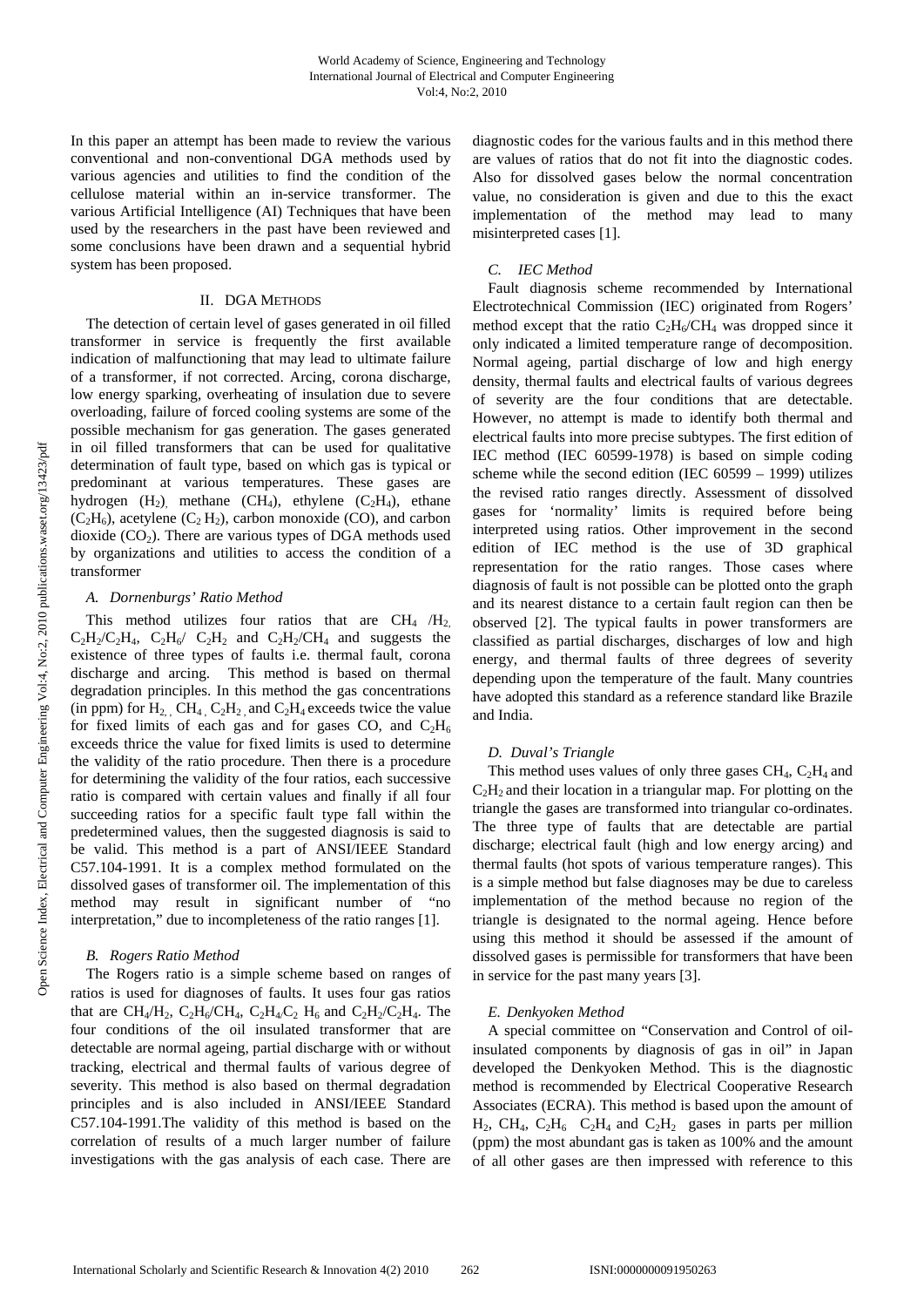value for a given specimen data. Thirteen different patterns are designed for cause of failure in oil-insulating power apparatus [4].

## *F. CIGRE's Method*

The method uses key gas ratios as well as gas concentrations for faults diagnosis. The five key gas ratios that are considered are  $C_2H_2/C_2H_6$ ,  $H_2/CH_4$ ,  $C_2H_4/C_2H_6$ ,  $C_2H_2/H_2$ and CO /CO<sub>2</sub>. The key gas concentrations are  $C_2H_2$ ,  $H_2$ , sum of carbon hydrides, CO &  $CO<sub>2</sub>$ . The ratio ranges and concentration limits are suggested. There is no combined pplication of both these methods in case all the ratios and concentration are below the limits, a transformer is considered to be healthy. The advantage of this method is that two or more faults can be detected [4-5].

#### *G. Nomograph Method*

This method combines the fault gas ratios and the concept of threshold so as to improve the accuracy of the fault diagnosis. The nomographs are series of vertical logarithmic scales that represent the concentration of the individual gases. It provides a graphic presentation of the fault gas data and the means to interpret its significance. In the method, straight lines are drawn between adjacent scales to connect the points representing the values of the individual gas concentration. So as to determine the type of faults the slopes of the straight lines drawn are the diagnostic criteria. To identify the type of fault a visual comparison of the slopes of the line segments with the keys given at the bottom of the nomograph are needed. The severity of the fault is assessed by the position of the lines relating to the concentration scales. An arrow indices the threshold value of each vertical scale. For the slope of a line to be considered significant at least one of the two tiepoints should be above a threshold value. The fault indication is not considered to be significant in case no point lies above a threshold value[6].

## *H. NBR7274 Method*

This Brazilian standard is based in IEC599/78 and the five gases considered are  $H_2$ ,  $CH_4$ ,  $C_2H_4$ ,  $C_2H_6$  and  $C_2H_2$  (in ppm). It employs three ratios that are  $C_2H_2/C_2H_4$ ,  $CH_4/H_2$  and  $C_2H_4/C_2H_6$  based on the three ratios the faults are classified in eight type including normal ageing [7].

## *I. IS 10593:2006 Method*

This Indian standard is identical to the IEC 60599:1999 issued by IEC and was adopted by Bureau of Indian Standards-on the recommendations of Fluids for Electrotechnical Applications Sectional Committee and approval of the Electrotechnical Division Council. In this adopted standard reference appear to certain International Standards for which Indian Standards exist [8].

The gas in oil is widely accepted method for detection of incipient faults by the power utilities all over the world. Each of the methods discussed above suffer from some or the other drawbacks which can be summarized into six type.

The methods have been developed based on experience and judgment of human experts only.

- Due to the in-completeness of the possible ratio combinations and uncertainty of the validity of the defined ranges of key-gas ratios there is high degree of inconsistency and ambiguity.
- When these schemes are applied some times the result is "no-interpretation" then the decision is dependent only on the expert.
- Concurrently within the power transformer multiple faults occur, all these methods are unable to detect with confidence such faults.
- Owing to a lack of expert knowledge within them, these schemes are unable to detect new or unknown faults.
- The ratio methods do not cover all ranges of data.

#### III. ARTIFICIAL INTELLIGENCE TECHNIQUES APPLIED TO DGA

Data of the dissolved gas in oil can be incorporated into expert systems to facilitate decision making. There also exists certain amount of uncertainty in the data concerning dissolved gas analysis due to generation, sampling, and chromatography analysis. There is thus variation in interpreting the variation of the gases by the utilities. Due to the diverse gas content of the insulating oil of transformers many AI techniques have been presented. The AI techniques studied and used by the researches for application to DGA are Expert Systems , Fuzzy Inference Systems (FIS) and various type of Artificial Neural Networks (ANN), Genetic Algorithm (GA)and even Novel Cerebellar Model Articulation Controller based method for off line and on line monitoring and Discrete Wavelet Transforms for on line monitoring.

## *A. Expert Systems*

The expert system is decision support systems that have been applied for fault diagnosis and maintenance to advance the DGA information and incorporate it to build diagnostic rules [9]. The effectiveness of the knowledge expert systems depends on the precision and knowledge base, which is usually very complicated and must be constricted carefully. Such an expert system can neither acquire knowledge from new data samples through self-learning process and nor can it adjust its diagnostic rules automatically.

C. F. Lin et al. [9] developed an expert system to diagnose transformer faults using DGA and also suggested proper maintenance. Data of 251 samples from transformers of Taiwan Power Company were used; three cases are discussed in details for the last five to six tests carried out. For the first two samples the diagnostic results agreed with the actual fault type causes and appropriate maintenance was suggested. For the third case the transformer unit after more than seventeen years of operation suffered an arc tracing fault. After repairing and degassing the transformer oil a gas fingerprint of this transformer was developed.

# *B. Fuzzy Inference System*

K. Tomsovic et al. [10] proposed a fuzzy information approach to integrate different transformer diagnostic methods. Five gases were considered and detailed analysis of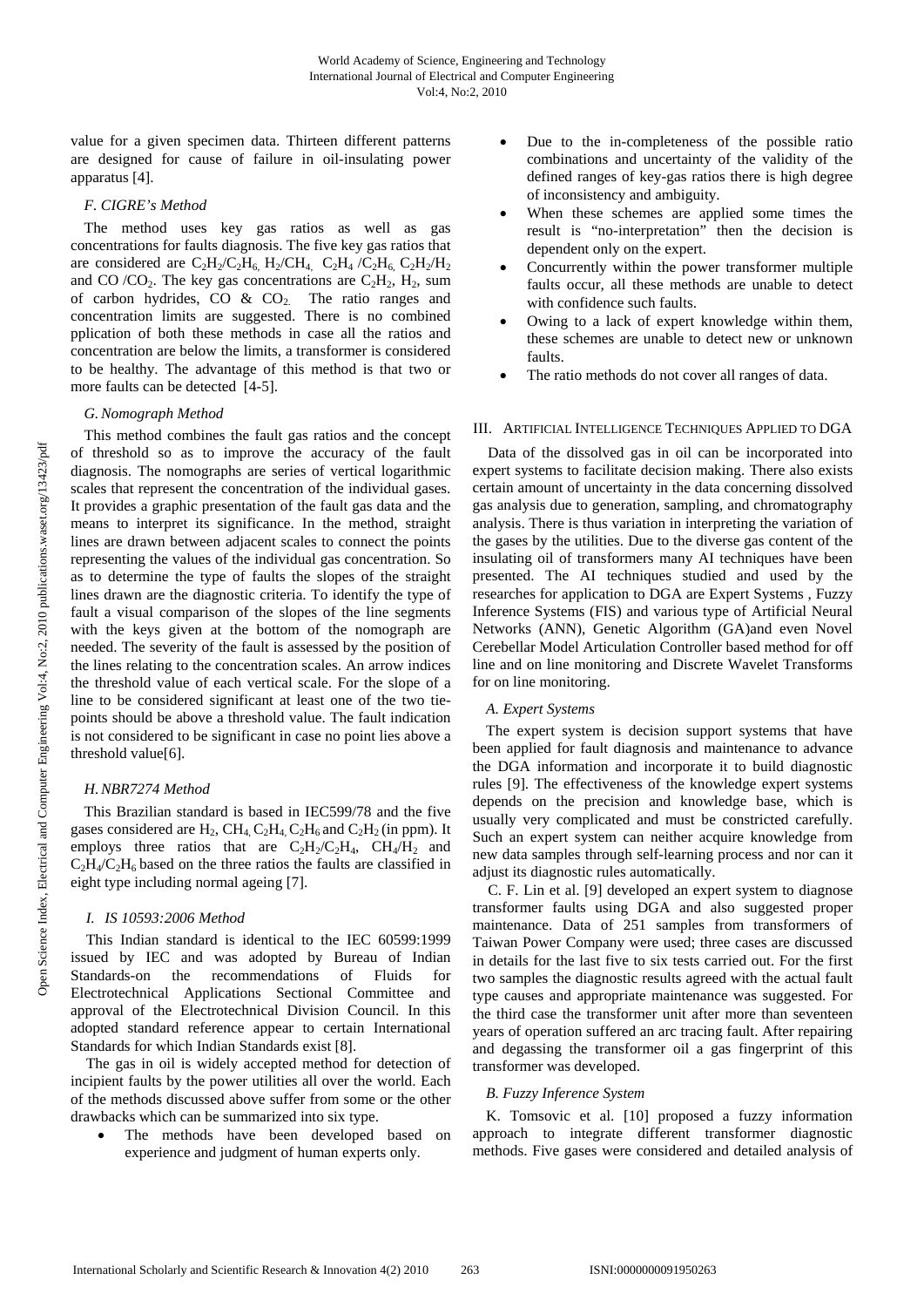four transformers had been carried out. A fault tree was proposed and there was a framework for performing diagnosis using fuzzy information system. The fuzzy relations were combined with the fault tree to provide best analysis possible. The fact that an older or a heavily loaded transformer will have high concentration of gases that have built up over a time was taken into account. The proposed framework could provide a good foundation for providing diagnosis on variety of power system equipment.

Yann-Chang Huang et al. [11] used Evolutionary Fuzzy Logic to develop a diagnostic system. The DGA method considered were Rogers Ratio, Doernenburgs' & IEC method. All the seven gases were considered. The conventional DGA diagnosis criteria were used to construct the preliminary frame work of the system. Then in accordance with the records the practical examination of the suspected transformer, an Evolutionary Programming (EP) based optimization algorithm was employed to modify the if-then rules and simultaneously adjust the membership functions of the fuzzy sets. It was concluded that conventional Doernburgs', Rogers' ratio DGA methods cannot classify the real situation with satisfactory accuracy. Of the 711 training samples used 561 were real samples and for the three discharges the Monte Carlo technique were used for simulating data of 150 samples. The time taken to construct the fuzzy diagnostic system by the proposed EP based development technique was less than that taken by the ANN methods.

Q. Su et al. developed a fuzzy dissolved gas analysis method for diagnosis of multiple incipient faults in a transformer [12]. The proposed Fuzzy IEC code-key gas method was a combination of fuzzy diagnosis using IEC codes and key gases. The new developed method employed fuzzy boundaries between different IEC codes with demi-Cauchy distribution functions and the critical level of key gases was also treated with the same fuzzy method. IEC method was considered and five results were compared. Multiple faults could be diagnosed using the method. It was concluded that the trend of each fault in a transformer can be determined from its fuzzy diagnostic vector after certain period of monitoring.

N.A Muhamad et al. [14] made a comparative study & analysis using fuzzy logic for six DGA methods namely Key Gas, Rogers Ratio, Doernenburg's, Logarithmic Nonograph, Duval Triangle, and IEC Method. 69 samples were used and a MATLAB program was developed to automate the evaluation of the methods. Some basic coding and construction of simulink block diagram was carried out. It was found that the accuracy gets reduced with fuzzy logic this was because the no of predictions when using fuzzy system is increased and this increases the possibility of incorrect prediction. The most accurate was found to be IEC method followed by Rogers Ratio method, Doernenbergs', Duval triangle, Nomograph and key gas ratio. Those methods using specific codes in their interpretation were found to be more accurate if they made predictions. When the data did not match with the available codes these methods were not able to give the predictions. Where direct values of fault gases were used; the interpretation give higher consistency but the predictions were

incorrect for certain cases. This was because of the diagnosis being base on one specific value of fault gases as indicator.

# *C. Artificial Neural Network*

Hong-Tzer Yang et al. [13] used Fuzzy Learning Vector Quantization (FLVQ) Networks for condition assessment. Doernenburgs' and Rogers Method were compared for 561 numerical samples associated with real time faults. Due to lack of data of high energy partial discharge, low and high energy discharge faults, 150 simulated data were created and mixed with the practical samples. Fuzzy logic and learning vector quantization networks were integrated and the advantages were the linguistic partition properties of fuzzy logic and fast and self learning capabilities of learning vector quantization networks. Also, few samples were needed to construct FLVQ. The learning time needed is extremely short as compared to that required by the Back Propagation Artificial Neural Networks (BPANN). The FLVQ networks have highest learning capabilities as compared to fuzzy system and BPANN. With the uncertainties and the limitations existing in DGA approaches, the FLVQ network could greatly improved the diagnosis capabilities of the traditional DGA approach.

Diego Roberto Moaris et al. proposed an ANN approach for Transformer Fault Diagnosis [7]. Forty sample sets from different transformers are used for training and testing of major fault type diagnosis. A two step Back Propagation Algorithm ANN approach was used. One ANN was used to classify the major fault type and the second ANN focused on determining in case cellulose is involved. The two step approach made ANN easier to train and more accurate in detecting faults.

For diagnosis of oil-insulated power apparatus using neural network simulation O. Vanegas et al. used real data from 26 samples [15]. NN Back propagation technique algorithm was used. NN were developed and the results between the Denkyoken method by ECRA and IEC method were compared. The results of the ECRA were better than the results of the IEC for the specimen data used.

An intelligent decision support for diagnosis of incipient transformer faults using self-organizing polynomial networks (SOPN) was proposed by Hong- Tzer Yang et al. [16]. Data of total 561 numerical samples from 156, 69kV power transformers of Tiawan Electricity Company was used, and simulation data by Monte-Carlo simulation technique for practical samples of high energy partial discharge, low energy discharge and high energy discharge was also used. In the first type of SOPN the input features (or variables) selected were the ratios while in the second SOPN the input features (or variables) selected were the gases  $H_2$ ,  $CH_2$ ,  $C_2H_6$ ,  $C_2H_4$  and  $C<sub>2</sub>H<sub>2</sub>$  Two ANN- were built as well using the same sample data by error back propagation training algorithm. SOPNs' proved to be far superior to the existing ANNs' which were adopted as a comparative bench mark.

J. L. Guardado et al. [17] made a comparative study of Neural Network Efficiency in Power Transformer Diagnosis using DGA. 120 samples were provided by the utility and 30 were taken from DGA results published in literature. At random 33 samples were selected and used for neural network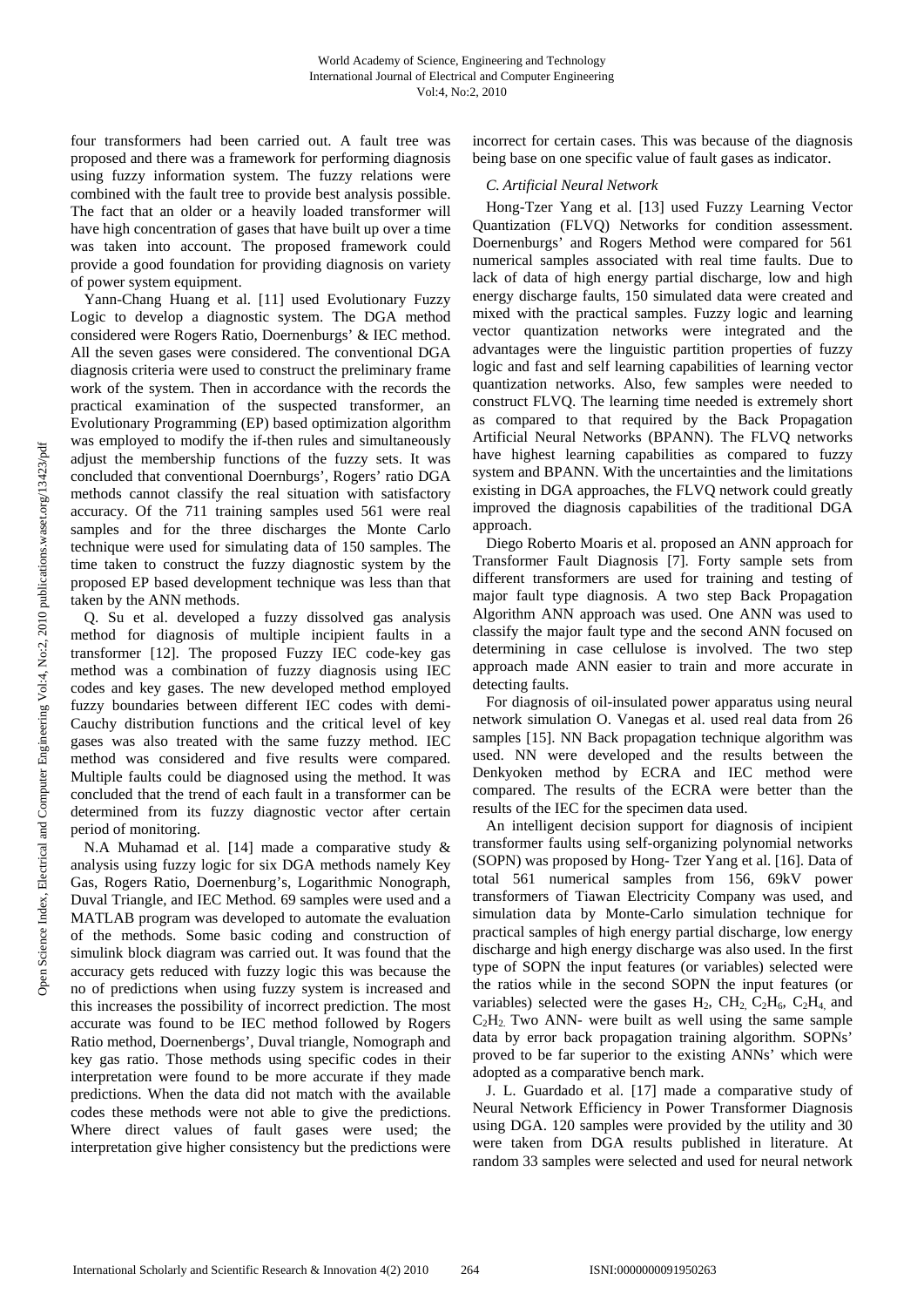testing and 117 were used for training using sigmoidal function. Three layers were used to avoid slow training. The number of hidden neurons in the hidden layer was varied for each diagnosis criteria. NN Back Propagation- Learning algorithm was used. The various methods compared were IEEE-Doernenburgs' ratio, Rogers Ratio, Modified Rogers ratio , IEC Method, and CSUS Method. NN diagnosis based on CSUS criterion reached the highest efficiency and the IEC criterion obtained a high success rate.

For diagnosing failed distribution transformers using neural networks A. S. Farag et al. [18] used ANN. Work was done considering 506 overhead and 52 underground transformers. A feed forward neural network was trained to diagnose reasons for failure of distribution transformers. The training algorithm used was back propagation assuming initially a sigmoidal transfer function for networks processing unit. After the network was trained the units' transfer function was changed to hard limiters with thresholds equal to the biased obtained for the sigmoids during training. Six individual ANN were used for six important factors that were; age of the transformer, the weather conditions, damaged bushings, damaged bodies, oil leakage, and winding faults. The six ANN's are combined to one ANN to give recommendations complete diagnosis for working transformers to avoid possible failures. The developed ANN could give complete diagnosis of working transformer and be used as a decision support facilities to the companies for planning and maintenance schedule.

K. F. Thang et al. used Self-Organizing Map (SOM) algorithms for analysis and interpretation of dissolved gases in power transformers [4]. 755 measured DGA records from three different manufacturers and two voltage ratios and one power rating were used. It was a novel approach for analysis and interpretation of DGA data, that lead to more credible condition monitoring of power transformer. This method for analysis does not depend upon DGA interpretation schemes for its development; only measure DG data is needed. First the comparison of the DGA schemes and currently available AI methods was made then the SOM were proposed. The proposed approach has many important advantages over traditional methods of analysis and interpretation of DGA data. The novel approach does not depend upon any actual fault cases for its modeling, hence it is easy and cost effective to implement. It provides more consistent and convincing diagnosis as the revealed structure actually originates from the real measured DGA records.

Abductive Network Model-based diagnostic system for power transformer incipient fault detection was used by Y. C. Huang et al. [19]. A total of 630 numerical samples associated with their fault type from 162 transformers of 69kV were used. The Abductive Network Model (ANM) heuristically constructs a cascaded hierarchal network, with several layers of function nodes of simple lower order polynomials to model the highly non linear fault diagnosis problem based on abductive reasoning networks. The ANM is a layered network of feed forward function nodes. The coefficients, number, types and connectivity of function nodes are learned from the training data. The ANM have the ability to handle the complex problems by subdividing them into smaller, simpler ones and greatly simplifying the modeling process. The test results confirm that the ANM has remarkable diagnosis accuracy and requires far less effort than the conventional method.

M. H. Wang used Extension Neural Network [ENN] for power transformer incipient fault diagnosis [20]. The ENN allows classified problems to have a large range of features, supervised learning, continuous input and discrete output. ENN is a combination of extension set theory and neural networks. In extension theory, the extended correlation function can be used to calculate the membership grade between the tested data and cluster domain. It can quickly and reliably learn to characterize the input patterns and permit adaptive process for significant new information. 40 sets of field DGA data from power transformers in Australia, China and Tiawan were used. In order to take into account the errors and the uncertainties, 40 sets of testing data were created by adding  $\pm$  5% to  $\pm$  20% random uniform- distributed samples to test the robustness of the different diagnostic methods. The structure of the ENN for transformer fault diagnosis used nine nodes in the output layer and three nodes in the input layer. The training time of the ANN was found to be quite economical. The ENN has a shorter learning time than multi layer perceptron (MLP) and the accuracy was also quite high.

In an introduction of condition monitoring (CM) system of electrical equipment Zhan Wang et al. [21] used IEC method for unsupervised NN known as SOM algorithms. This was a prototype of CM system that integrates on line and off-line diagnosis technology to monitor the condition of electrical equipment especially power transformer. There were four parts namely, ANN based condition assessor, ANN based fault classifier, intelligent predictions and maintenance decisions and knowledge based expert systems. Through the analysis of historical data, electric test data and online data, it could also make decision for maintenance of electrical equipment. The test results showed that the system has high diagnosis accuracy and can make useful maintenance decisions.

D.V.S.S Siva Sarma et al. [22] proposed an ANN approach for CM of power transformers using DG. Five gases were considered while two separate ANN were trained for Rogers and IEC Method. For 30 test samples BPA (Back Propagation Algorithm) with sigmoidal function was used. Results obtained through ANN were highly reliable.

N. Yadaiah at al. [6] proposed fault detection techniques for power transformers. Both an off-line and an on-line method were proposed. 472 DGA samples were considered. The off line method included an ANN to detect incipient faults and compare it with the conventional method. A multilayer feed forward NN was used. The on line method- Discrete wavelet transform (DWT) was considered to identify the faults. For the on-line method the current signal on the primary terminal of the transformer is measured and determines the details and approximate coefficients of DWT which characterize the condition of the system. On comparing the performance of the ANN method with the Rogers method, it was found that the ANN detects more accurately. The wavelet technique is applied with different mother wavelets and compared the performance in identification of faults.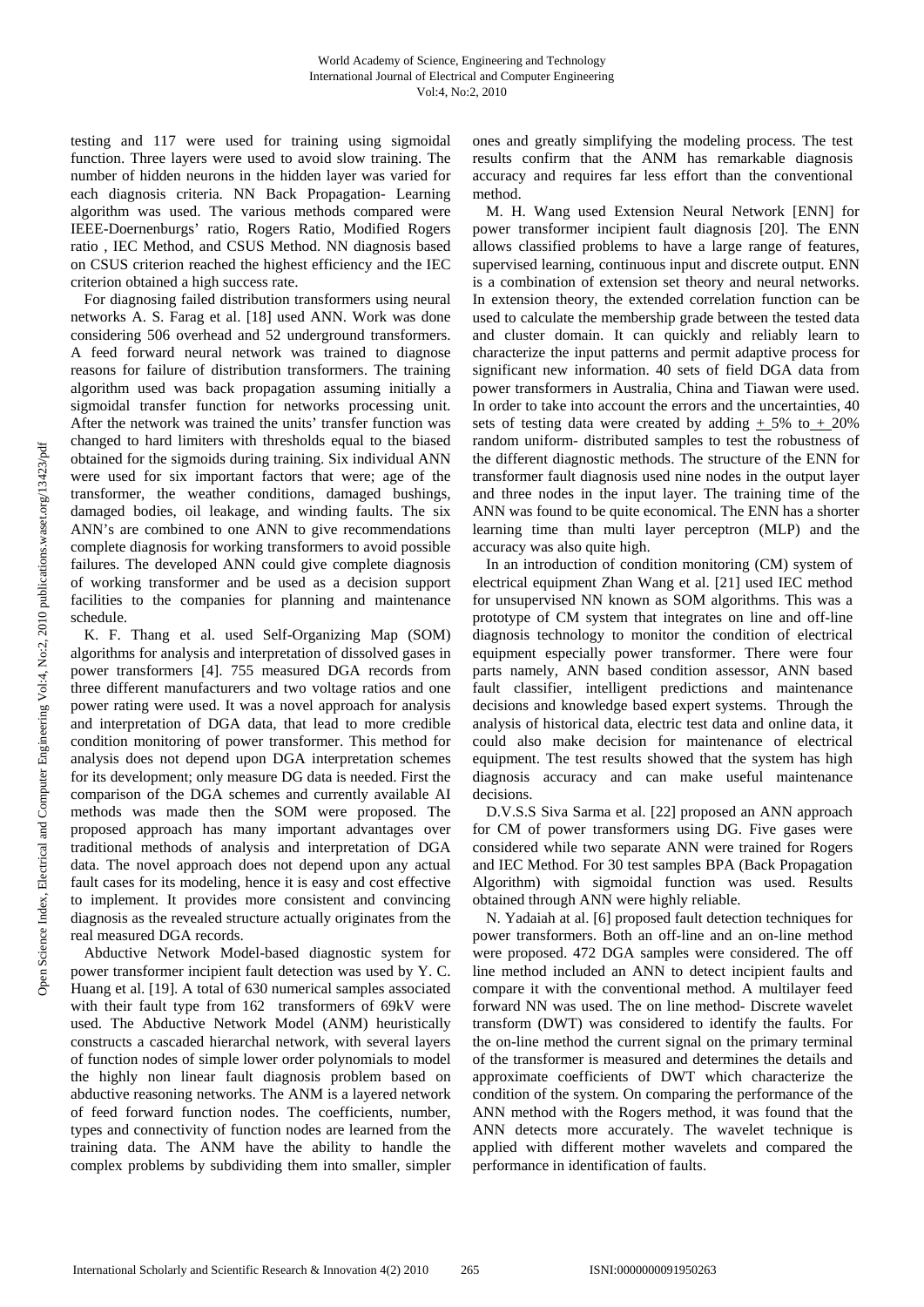# *D. Artificial Neural Network & Fuzzy Logic*

Transformer oil diagnosis using fuzzy logic and NN was proposed by James J. Dukaram using 150 real and synthetic examples [23]. Fuzzy was applied to Key gas analysis, Rogers' ratio method, and nomographs. Feed forward neural network were used. It was concluded that fuzzy logic can be used to automate standard methods of transformer oil DGA. In some cases NN could be used in combination with fuzzy logic to implement more complex diagnostic methods while maintaining a straightforward relation between the enhanced method and the original one. The main obstacle to developing a real diagnostic rule is the lack of sufficient high quality examples with which to train and validate a network.

Jingen Wang et al. applied fuzzy classification by Evolutionary Neural Network [24]. The method models the membership functions of all fuzzy sets by utilizing a three layer feed forward network, trains a group of neural networks by combining the modified evolutionary strategy with Levenberg-Marquardt optimization method in order to accelerate convergence and avoid falling into local minima. The method is better than neural network structure, tolerance ability and robustness than any traditional methods.

A hybrid tool for detection of incipient faults in transformers based on DGA of insulating oil was proposed by Diego Roberto Moaris et al. [25]. 52 samples of confirmed diagnosis for NN and 20 Transformers with historical datatotaling 212 samples- (180 normal+10 electrical faults+22thermal faults) were used. It is a combination of traditional method, ANN and Fuzzy logic system. Neural Network used was based on a Radial Bias Function (RBF). The proposed analysis included not only the gas levels but also the gas generation rates, the rates that were considered are Total Generated Gas Level (TGGL), Generation Rate (GR), and Total Gas Generating Rate (TGGR). It was found that this is a more reliable diagnostic due to more than one method being used; the results of NN alone are limited but could be improved with the use of more training data. Fuzzy analysis proved to be highly reliable.

M. A. Izzularab et al. [26] developed an on line method for diagnosis of incipient faults and cellulose degradation using neuro-fuzzy. Records of six gases were considered and for the cellulose degradation the ratio of  $CO<sub>2</sub>/CO$  was used. A combination of neural networks and fuzzy sets was proposed to enhance the diagnostic system. Multilayered perceptron with sigmoidal activation function and error back propagation algorithm for training was used for 160 data samples of Egyptian Electricity Network. 75% for the data was used for training and remaining 25 % for testing. Three cases were considered and discussed in detail. Total combustible gases (TGC) was used to decide the normal and abnormal condition in a transformer. A comparison of the proposed technique and reported methods were carried out. The test results reveled that the proposed system had the highest reported classification capability.

Adriana Rosa et al [27] made an attempt on knowledge discovery in NN with application to transformer failure diagnosis. A new methodology for mapping a neural network into a rule based fuzzy inference system. The maping makes explicit the knowledge implicitly captured by the neural network during the learning stage, by transforming it into a set of rules. 292 training and 139 testing patterns were used. The control of convergence of ANN has been taken into account not only the mean square error (MES) but also the success in classification. The classification of transformer faults has been done as onto three type only namely thermal faults, discharges and partial discharges. This is applied to transformer fault diagnosis using DGA. Good results were achived and knowledge discovery was made possible.

# *E. Novel Cerebellar Model Articulation Controller Based Method*

Wei-Song Lin et al. used a novel Cerebellar Model Articulation controller (CMAC) based method [28]. Virtual data and published transformer data of 20 power transformer DGA results was used. First a virtual training data based on IEC std. 599 was generated to replace the large amount of actual training data; then a CMAC-based diagnosis model was developed and using virtual training data to train the memory weights. The diagnoses demonstrated that the new scheme had high accuracy and high noise rejection abilities. The results also had the ability of multiple incipient faults detection trends and multiple fault analysis. The method did not require actual data to train the CMAC network and high diagnosis accuracy was obtained. The method could detect the main fault and also provide useful information for future fault type and it also suited to non training data.

# *F. Genetic Algorithm Approach*

Yann-Chang Huang used a new data mining approach to dissolved gas analysis of oil-insulated power apparatus [29] using 820 actual gas records of Taipower Company from 172, 68 kV transformers. The Genetic Algorithm (GA) and ANN (back-propagation) has been compared with Genetic Algorithm Tunes Wavelet Networks (GAWN) for data mining of dissolved gas analysis records and incipient fault detection of oil insulated power transformers. The GAWN's have been tested using four diagnosis criteria, and compared with ANN and conventional methods. The GAWN's have remarkable diagnosis accuracy and require far less learning time than ANN's for different diagnosis criteria.

Wavelet network for power transformers diagnosis using DGA was proposed by Weigen Chen et al. [30]. 700 samples were used; 400 training samples and 300 testing samples. Wavelet Networks (WN's) are an efficient model of nonlinear signal processing developed in recent years. The training and testing samples are processed by fuzzy logic technology comparison and analysis of network training process and simulation results of five WN's. The proposed approach had many important advantages over traditional methods of analysis and interpretation of DGA data. The novel approach does not depend upon any actual fault cases for its modeling, hence it is easy and cost effective to implement. It provides more consistent and convincing diagnosis as the revealed structure actually originates from the real measured DGA records. The feed forward wavelet network used is divided into two types based on different activation functions of the wavelet nodes applied in fault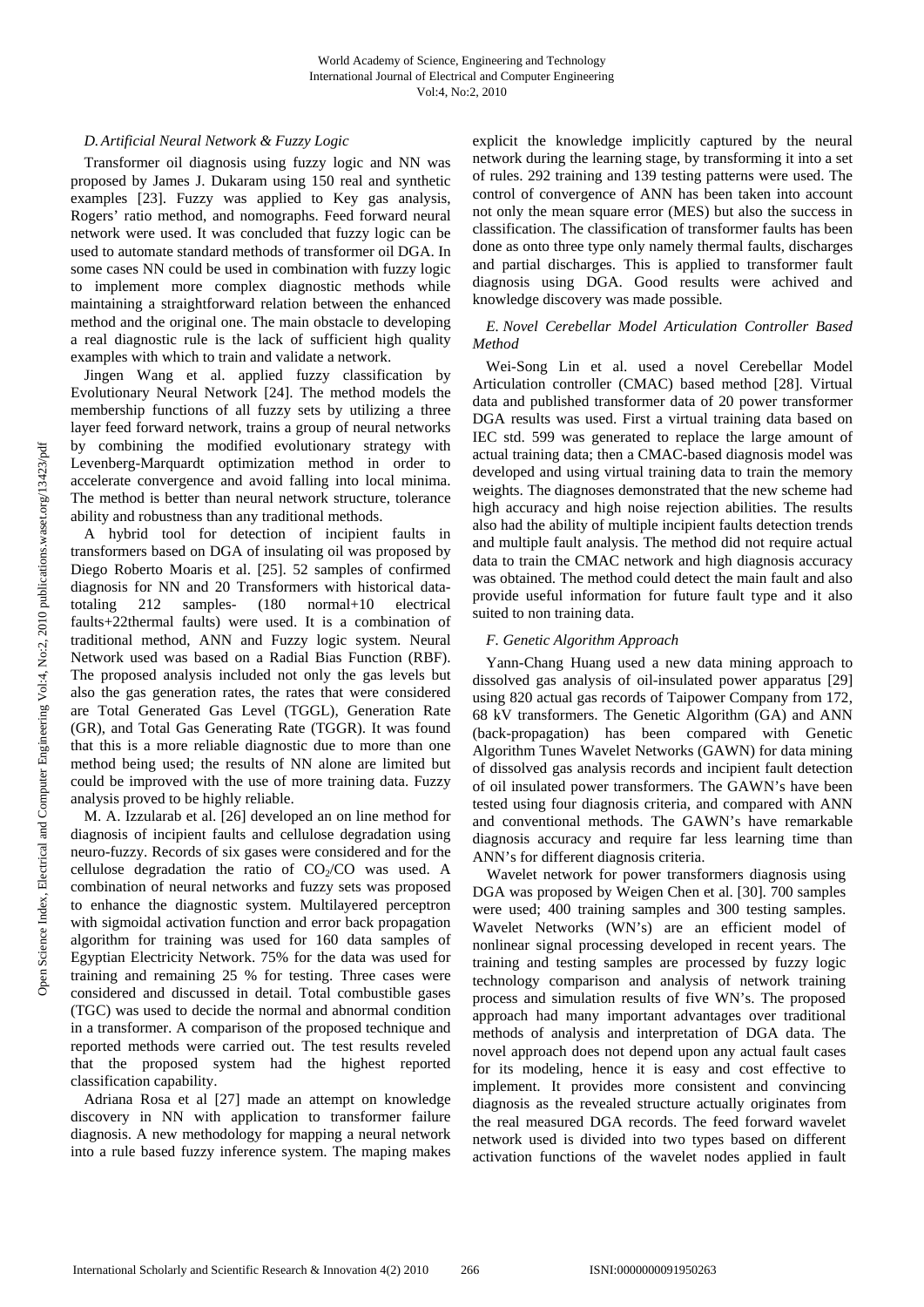diagnosis of power transformer. A GA base on real-encoded method of optimization in WN, was put forward (WN\_GA) which is used to optimize the structure and parameters of the training process. The training process, diagnostic results and reasons for the difference in diagnosis are compared and analyzed. The Gauss activation function used achieve higher diagnostic accuracy because it can capture, the non-linear relationship among dissolved gas contents and corresponding fault information. The WN-GA had higher fault reorganization as compared the two other WN.

## *G. Discrete Wavelet Transform Method*

Karen L. Butler-Purry et al. for identifying transformer incipient events for maintaining distribution system reliability have used Discrete Wavelet Transform (DWT) [31]. The approach has been applied to investigate the characteristics of incipient events in single phase transformer. MATLAB program was used to calculate the DWT of the signals. The Daubechies Db-4 type wavelet was used as a mother wavelet. On line incipient fault detection technique for distribution transformer was based on signal analysis. The method used discrete wavelet transform to identify incipient faults in single phase distribution transformers. The simulation method is based on Finite Element Methods (FEM) and ANSOFTs' Maxwell software was used for the circuit analysis. The simulation method takes into account the aging phase and the arcing phase. An experimental setup was made and the simulation methodology was tested. Time-domain results and frequency-domain results were compared for single phase transformer. The data obtained from tests and computer simulations were used to observe the variation. The results show the potential of using DWT-based method for fault prediction, maintenance and maintaining reliability of transformer.

Modeling transformers with internal incipient faults was done by Hang Wang et al. [32]. ANSOFTs' Maxwell Software was developed to calculate the parameters for an equivalent circuit of the transformer with internal short circuit fault using FEM. It is an on- line incipient fault detection method for single phase distribution transformer that utilizes parameter of voltage and current. There are two models, a degrading insulation model and an internal short circuit fault model. Since the degradation involves two stages ageing and arcing the degrading insulation model was composed of an aging model and an arcing model connected in parallel. The characteristics obtained from the simulation were compared with characteristics obtained from some experimental fault cases that convey incipient like behavior. The characteristics of the terminal current and circulating currents in the faulted windings were analyzed in time domain and frequency domain. The comparison between the incipient like fault experimental test cases and simulation results showed similar characteristics to those of simulation using parallel model combination.

# *H. Summary*

The fuzzy expert systems (FES) allow the experience and knowledge of the experts to be incorporated into the system using fuzzy if-then rules; hence the use of FES is acceptable to DGA. The threshold of the gas attributes classifies the fault type; these are then fuzzified to manipulate the incompleteness and the imprecision of the DGA data. The efficiency of the model depends upon the completeness of the knowledge of the expert. The rules of the fuzzy logic based models cannot automatically adjust through the self learning process when new knowledge was acquired [9-13].

ANNs have been proposed to deal with the transformer fault diagnosis. It was found that they could handle this problem of classification. Through self learning the ANN are able to acquire new knowledge but suffer from the drawback that they behave like black boxes; having no explaining ability and also are slow in converging[6, 15-22].

The wavelet networks attracted attention for on line condition monitoring. The GA methods were used to improve the diagnostic accuracy and the learning ability of the ANNs[29-30]. Due to the global search abilities they could give remarkable accuracy in far less learning time than the ANN. DWT show potential of prediction maintenance and maintaining reliability of transformer [31-32].

A comparative study of the various DGA methods applied to FIS and it was found that the accuracy of the predicted cases was highest for the IEC method [14]. A similar study using NN back propagation learning algorithm also found the IEC criteria attaining highest success rate [18]. While training NN wherever the real data was not available for a particular fault, virtual/synthetic data was used [11, 14, 16, 23, & 28]. Online methods have been used for monitoring the health of the transformer  $[6, 20, 26, 31, & 32]$  and a combination of both off line and on line monitoring methods have also been used [6 & 26] .

# IV. PROPOSED SEQUENTIAL HYBRID SYSTEM

Each of the soft computing methods has been inspired by biological computational processes and natures problem solving strategies. Each of these techniques, in their own right has provided efficient solutions to fault identification in transformers using DGA. Attempts on wide range of problems belonging to different domains have been made to synergize the three techniques - Fuzzy Logic, Neural Networks and Genetic Algorithm. The objective of synergy or hybridization is to overcome the weakness of one technology during its application, with the strengths of the other by appropriately integrating them. The hybridization of technologies has its pitfalls and should be done with care. The hybrid systems are classified as Sequential hybrid, Auxiliary hybrid and Embedded hybrid. Fig. 1 shows a sequential hybrid system.

When the output of one technology becomes another's input and they are used in pipeline fashion the system is said to be sequential hybrid. Since an integrated combination of the technologies is not present it is one of the weakest forms of hybridization. The Neuro-fuzzy hybrid system is one of the most researched form and has resulted in stupendous quantity of publication and research results. These systems have demonstrated the potential to extend the capabilities of the system beyond either of these technologies when applied individually. There are two ways of looking at this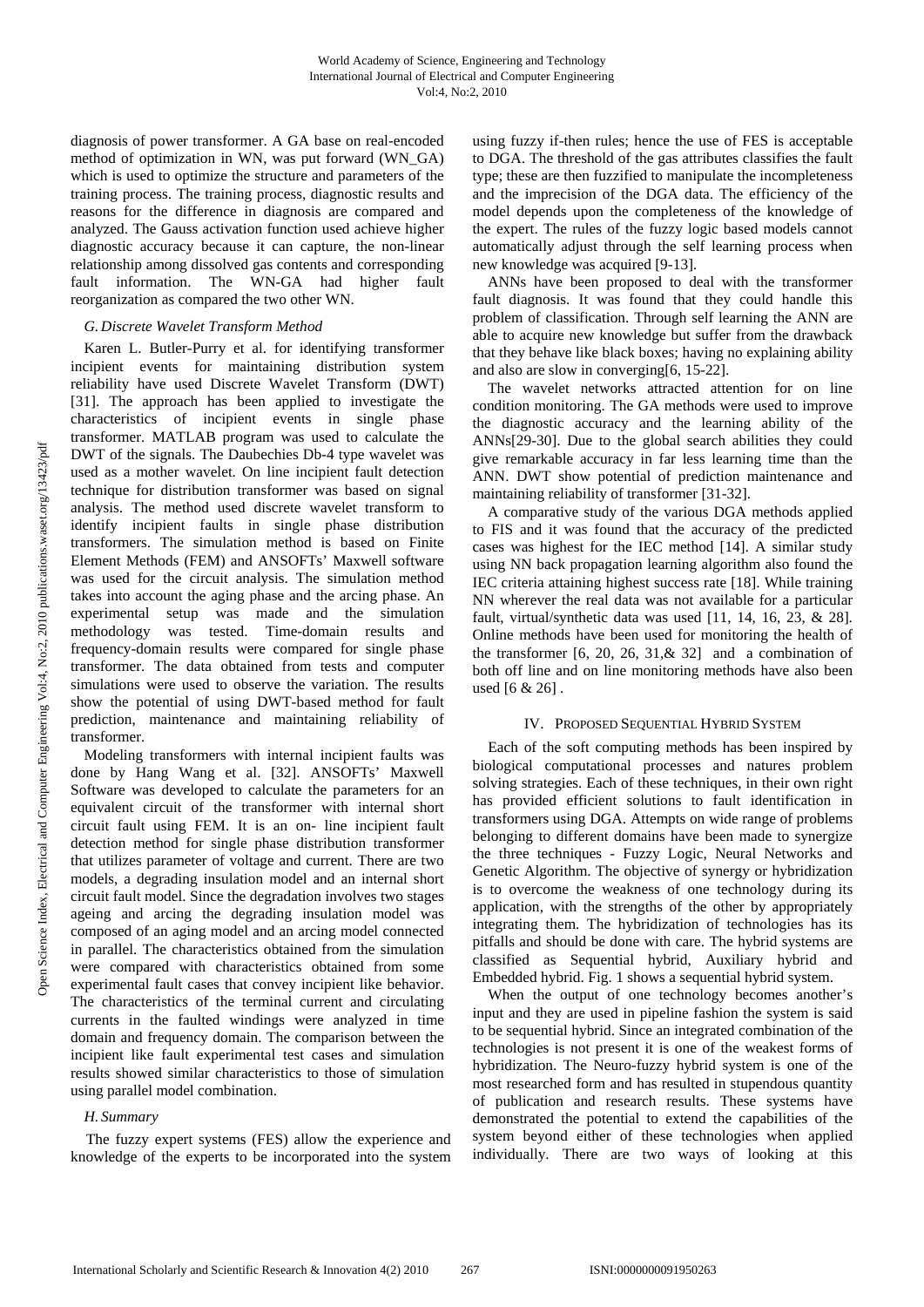hybridization. One is to endow NN's with fuzzy capabilities, thereby increasing the networks expressiveness and flexibility to adapt to uncertain environment, the other one is to apply neuronal learning capabilities to fuzzy system to make the fuzzy system more adaptive to changing environments. This approach is also known in literature as NN driven fuzzy reasoning [32].



Fig. 1 Sequential hybrid system [32]

The IEC/IEEE ratio codes used in the recent research work are given in Table I. The codes used for interpretation are tabulated in Table II. TABLE I

|                                 | TADI.ET     |              |
|---------------------------------|-------------|--------------|
| <b>IEC/IEEE RATIO CODES</b>     |             |              |
| Ratios of characteristic gases  | Range       | Code of      |
|                                 |             | range ratios |
| $C_2H_2/C_2H_4$                 | < 0.1       |              |
|                                 | $0.1 - 1.0$ |              |
|                                 | $1.0 - 3.0$ |              |
|                                 | > 3.0       | 2            |
| CH <sub>4</sub> /H <sub>2</sub> | < 0.1       |              |
|                                 | $0.1 - 1.0$ |              |
|                                 | $1.0 - 3.0$ | 2            |
|                                 | >3.0        | 2            |
| $C_2H_4/C_2H_6$                 | < 0.1       |              |
|                                 | $0.1 - 1.0$ |              |
|                                 | $1.0 - 3.0$ |              |
|                                 | >3.0        |              |

TABLE II IEC/IEEE CODES FOR THE INTERPRETATION OF DGA METHOD [1-2]  $C_2H_2$ /  $\frac{C_2H}{0}$  $CH<sub>4</sub>$  $H<sub>2</sub>$  $C_2H_4$  $C_2H_6$ Characteristic fault type code  $\begin{array}{ccc} 0 & 0 & \text{No fault} \end{array}$  1 0 0 1 Low temp. thermal fault  $2^+$  $< 150^0C$ 0  $\begin{array}{|c|c|c|c|c|} \hline 2 & 0 & \text{Low Temp thermal fault} \ \hline & 150^0 \text{C} - 300^0 \text{C} & & \end{array}$  $150^0C - 300^0$ 0 2 1 Medium temp. thermal fault<br>  $300^0C - 700^0C$  $300^0C - 700^0$ 0 2 2 High temp. thermal fault 4  $>700^0C$  4  $>700^0C$  $0^{\prime}$  1 0 Low energy partial discharges 5  $\begin{array}{ccc|c} 1 & 1 & 0 \end{array}$  High Energy Partial discharges and the same of the same of the same of the same of the same of the same of the same of the same of the same of the same of the same of the same of the same of the same of the same of the same of the sam  $1-2$  0  $1-2$  Low energy Low energy 7<br>discharges 7  $\begin{array}{ccc} 1 & 0 & 2 \end{array}$  High energy discharge 8

\* non significant

It is established that the main difficulty for developing a good diagnostic rule is the lack of sufficient high quality examples with which to train and validate a network. So, as to overcome this in the proposed work real data from research publications [6, 9, 16, 18, 20, 22&27] and test records from utilities has been taken. Of the total samples randomly 60% are taken as training data, 20% as validation data, and the remaining 20 % as testing data.

The NN were trained and validated and the rules are extracted from the trained neural network. Since the NN have no explaining ability its difficult to interpret the results hence the extracted rules from the trained NN would be used for defining the membership functions of the FIS which can explicitly display the knowledge by the AI techniques The human understanding would be greatly improved and the engineers and technicians would gain confidence in fault diagnosis of transformers. The proposed system is shown in Fig. 2. The results of the work will be published in a separate paper.



Fig. 2 Schema of proposed Diagnostic system]

#### V. CONCLUSION

After study of the AI methods applied for the fault detection in transformers based on DGA methods, it has been found that these can be used to evaluate the condition of the transformer provided sufficient amount of reliable DGA data is available. Each of AI techniques and combination of two of these, in their own right has provided efficient solutions to incipient fault identification. The synergy of ANN and FIS can be a good solution for reliable results for predicting faults because one should not rely on a single technique when dealing with real –life applications.

#### **REFERENCES**

- [1] *IEEE Guide for the Interpretation of Gases Generated in Oil-Immersed Transformers*, ANSI/IEEE Standard C57.104-1991.
- [2] "*Mineral Oil Impregnated Electrical Equipment in service. Guide to the interpretation of Dissolved Free Gas Analysis".* CEI, IEC 60599, second edition 1999-03.

 $\overline{a}$